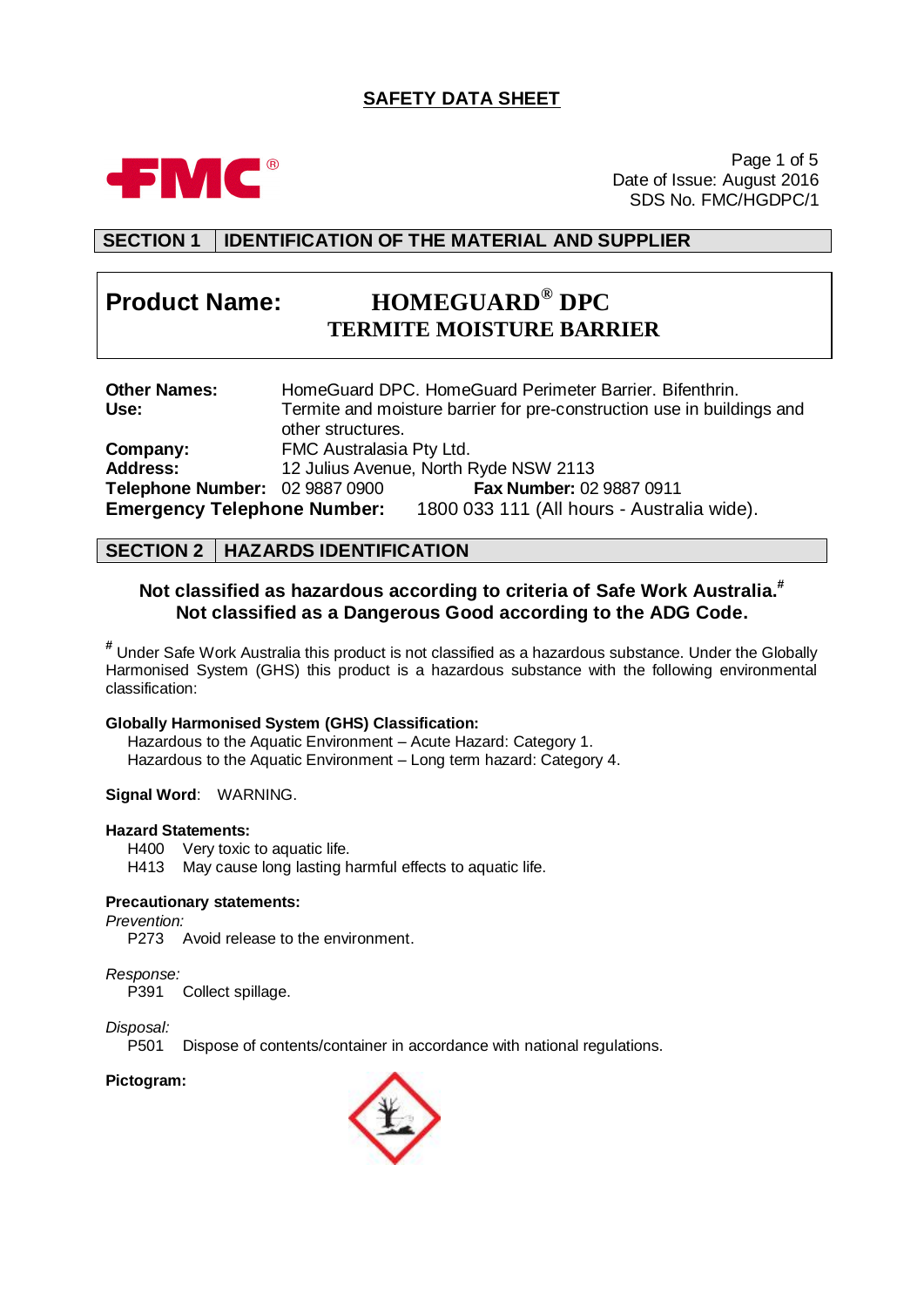# **SECTION 3 COMPOSITION/INFORMATION ON INGREDIENTS**

### **Ingredients:**

Bifenthrin 82657-04-3 1 g/kg Other ingredients determined not to be hazardous mixture Balance

*CHEMICAL CAS NUMBER PROPORTION*

# **SECTION 4 FIRST AID MEASURES**

### **FIRST AID**

- **Swallowed:** If poisoning occurs, contact a doctor or Poisons Information Centre. Phone Australia 131126.
- **Eye:** Particulates may scratch eye surfaces and/or cause mechanical irritation. Remove from eye as for any foreign object. If irritation persists, obtain medical attention.
- **Skin:** After handling, and before eating, drinking, smoking or going to the toilet wash with soap and water.
- **Inhaled:** In case of adverse exposure to vapours that may be formed at elevated temperatures, remove patient to fresh air. If breathing discomfort occurs, obtain medical attention.

**Advice to Doctors:** Concern should be taken of the physical damage that the sheeting may cause if ingested. The plastic sheeting is polypropylene which is considered non-toxic. Bifenthrin, the active ingredient in this product, is a pyrethroid insecticide. The level of bifenthrin in the sheeting (0.1%) is considered to be so low as to be considered non-toxic, and tests have shown that the bifenthrin is not readily available for release from the sheeting. Treatment is otherwise symptomatic and supportive.

# **SECTION 5 FIRE FIGHTING MEASURES**

**Specific Hazard:** Thermal decomposition and burning may produce toxic by-products.

**Extinguishing media:** Foam, CO<sub>2</sub> or dry chemical. Soft stream water fog if no alternatives. Contain all runoff.

**Hazards from combustion products:** On burning will emit toxic fumes of carbon monoxide, carbon dioxide, hydrogen chloride, chlorine, fluorine and hydrogen fluoride etc.

**Precautions for fire-fighters and special protective equipment:** Isolate fire area. Evacuate downwind. Wear full protective clothing and self-contained breathing apparatus. Do not breathe or contact smoke, gases or vapours generated.

# **SECTION 6 ACCIDENTAL RELEASE MEASURES**

**Emergency procedures:** Pick up unused sheeting. If unable to use as directed on the label, seal sheeting in a plastic bag and dispose of as per section 13. For good industrial hygiene, wash hands and arms with soap and water after handling sheeting.

**Material and methods for containment and cleanup procedures:** Not applicable to this product. DO NOT allow product to enter sewers, drains, dams, creeks or any other waterways.

# **SECTION 7 HANDLING AND STORAGE**

**Precautions for Safe Handling:** Generally no special precautions are required. Wash hands after use.

**Conditions for Safe Storage:** Store in closed original packaging, in a cool, well ventilated area away from children, animals, food and feedstuffs. Do not store for prolonged periods in direct sunlight. Do not use or store near heat, open flame or hot surfaces. Do NOT allow product to enter sewers, drains, creeks or any other waterways. Do not use as a liner for any type of water pond.

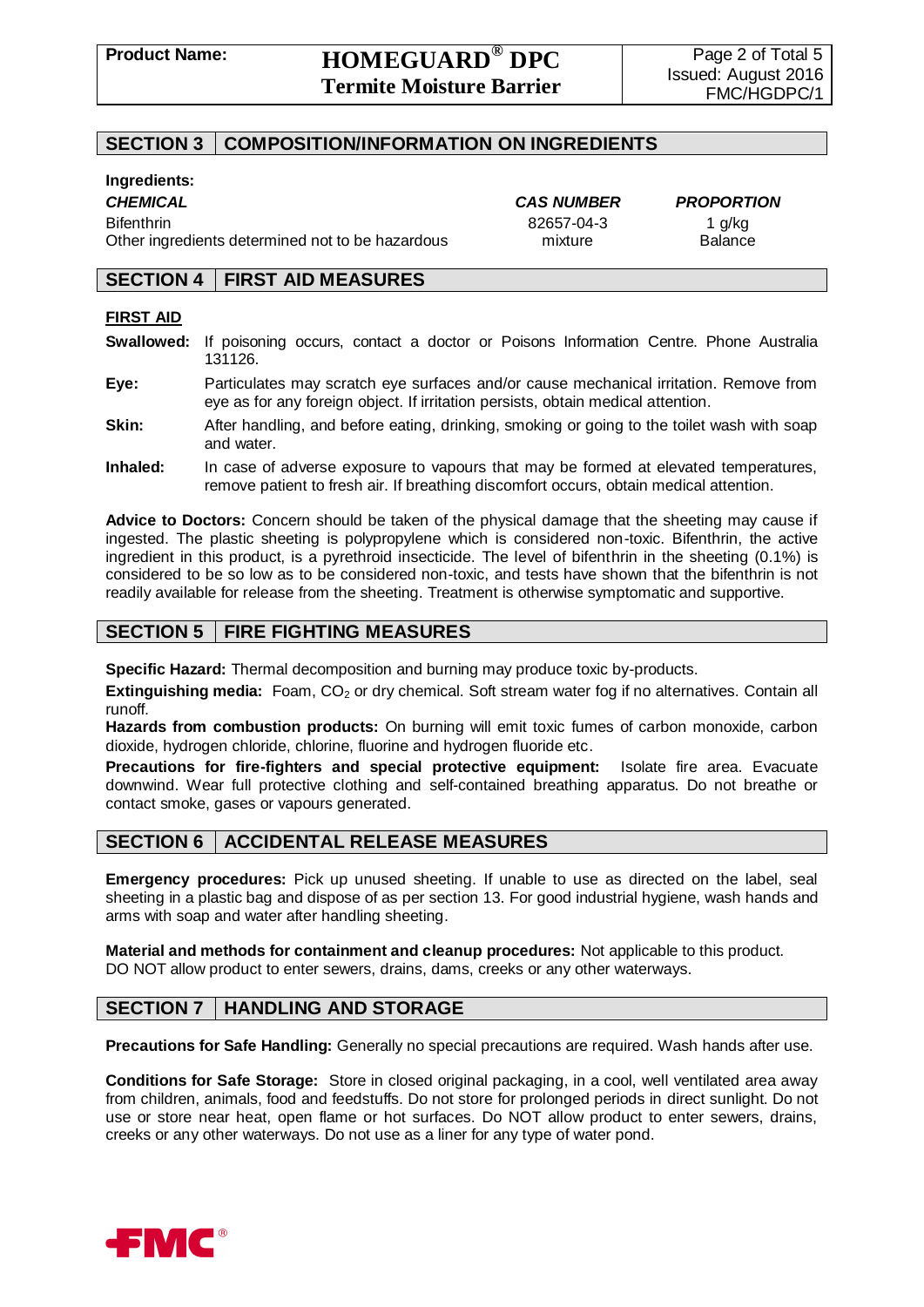# **Product Name: HOMEGUARD® DPC Termite Moisture Barrier**

# **SECTION 8 EXPOSURE CONTROLS / PERSONAL PROTECTION**

### **National Exposure Standards:**

No exposure standard for bifenthrin, or this product, has been established by Safe Work Australia.

**Biological Limit Values:**

No biological limit allocated.

### **Engineering controls:**

Use in well ventilated areas.

### **Personal Protective Equipment (PPE):**

General: No special protective clothing is required. As a good work practice, wear clothing that minimises skin contact with this sheeting.

Personal Hygiene: Wash hands and arms before eating, drinking or smoking.

# **SECTION 9 PHYSICAL AND CHEMICAL PROPERTIES**

| Appearance:<br>Odour:<br><b>Boiling point:</b> | Plastic sheeting in white, red, blue or gold colours.<br>No odour.<br>Not relevant - solid at ambient temperatures. |
|------------------------------------------------|---------------------------------------------------------------------------------------------------------------------|
| <b>Freezing point:</b>                         | Not relevant - solid at ambient temperatures.                                                                       |
| <b>Specific Gravity:</b>                       | Approximately 0.9 g/m <sup>3</sup> .                                                                                |
| pH:                                            | Not available.                                                                                                      |
| <b>Solubility in Water:</b>                    | Not soluble. Provides a barrier to water.                                                                           |
| <b>Flammability:</b>                           | This material may support combustion at elevated temperatures.                                                      |
| Corrosive hazard:                              | Non corrosive; compatible with stainless steel, polyethylene etc.                                                   |
| Flashpoint (°C):                               | Not applicable.                                                                                                     |
| <b>Flammability Limits (%):</b>                | Not established.                                                                                                    |
| <b>Poisons Schedule:</b>                       | Product is not a scheduled poison.                                                                                  |

# **SECTION 10 STABILITY AND REACTIVITY**

**Chemical Stability:** Product is considered stable in ambient conditions for a period of at least 2 years after manufacture.

**Conditions to avoid:** Keep away from all sources of heat. Keep out of the sun.

**Incompatible materials:** No particular materials to avoid

**Hazardous decomposition products:** On burning will emit toxic fumes.

**Hazardous reactions:** No particular reactions to avoid.

# **SECTION 11 TOXICOLOGICAL INFORMATION**

### *Potential Health Effects:*

This product is expected to have low toxicity, and if swallowed the mechanical effects are expected to be of greater concern. Bifenthrin, the active ingredient in this product is present at 0.1%. Ingestion of large doses of bifenthrin by laboratory animals produced signs of toxicity which included clonic convulsions, tremors and bloody nasal discharge. But it is not likely to be physically possible to consume large quantities of bifenthrin by ingesting the plastic sheet.

### **Acute**

| Swallowed: | Not expected to be toxic.                                                                                                                                                  |
|------------|----------------------------------------------------------------------------------------------------------------------------------------------------------------------------|
| Eye:       | May produce mechanical irritation to the eye.                                                                                                                              |
| Skin:      | This product has very low dermal toxicity.                                                                                                                                 |
| Inhaled:   | Unlikely to cause inhalation toxicity unless the product is at elevated temperatures or is<br>burned. Vapours and gases released under thermal decomposition may be toxic. |

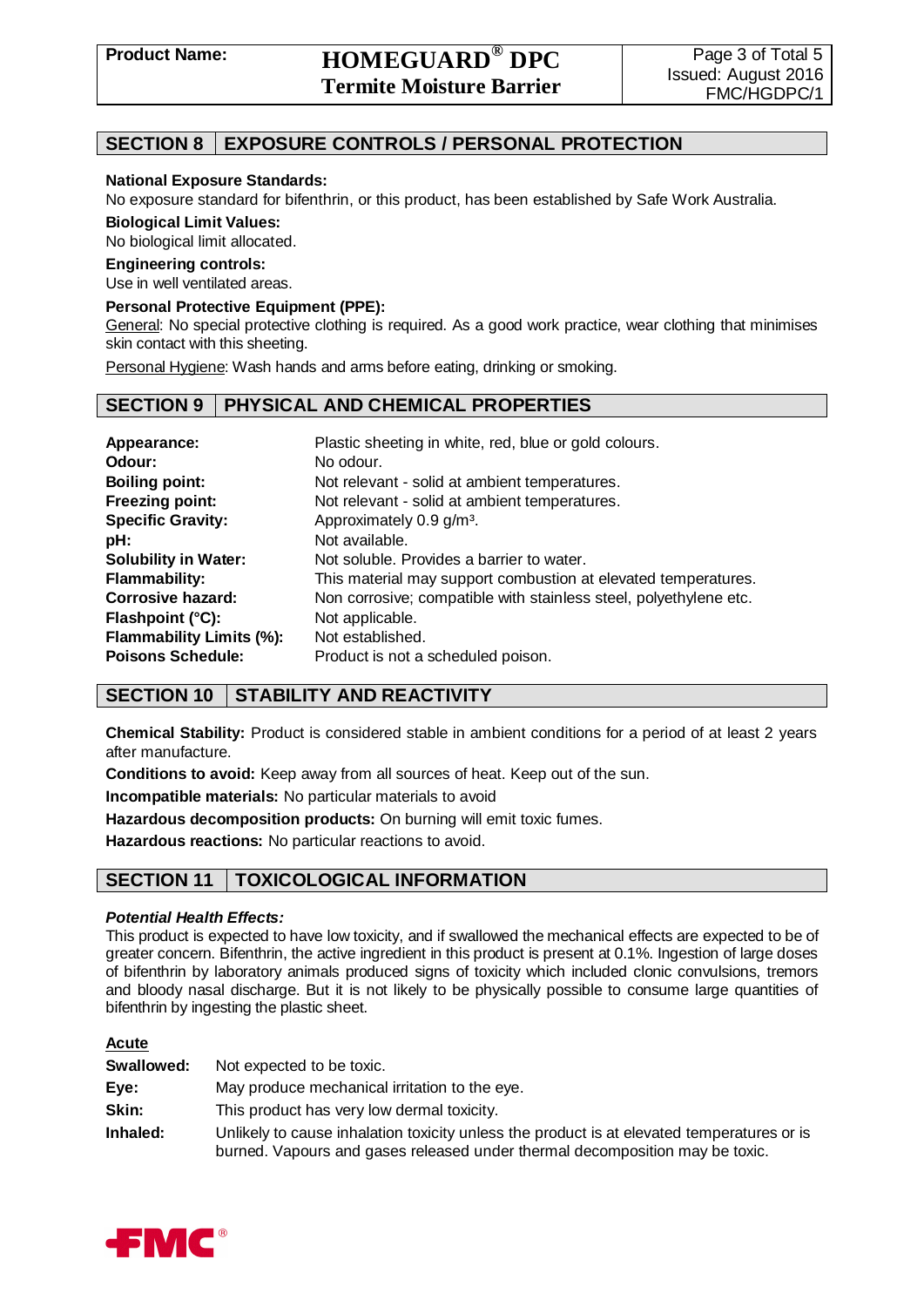# **SECTION 11 TOXICOLOGICAL INFORMATION** (Continued)

**Chronic:** No data available on this formulation. In studies with laboratory animals, Bifenthrin Technical did not cause teratogenicity or reproductive toxicity. Tremors were associated with repeated exposure of dogs, rats, rabbits and mice to Bifenthrin. The overall results from a battery of genotoxicity studies indicate that Bifenthrin is not considered to be genotoxic. Ames test results were negative.

# **SECTION 12 ECOLOGICAL INFORMATION**

**Environmental Toxicology:** The active ingredient, Bifenthrin, is highly toxic to fish and aquatic arthropods with  $LC_{50}$  values ranging from 0.0038 µg/L to 17.8 µg/L. In general, the aquatic arthropods are the most sensitive species. Care should be taken to avoid contamination of the aquatic environment. Bifenthrin had no effect on molluscs at its limit of water solubility. Bifenthrin is only slightly toxic to both waterfowl and upland game birds with LC<sub>50</sub> values range from 1800 mg/kg to  $> 2,150$  mg/kg. Do not contaminate sewers, drains, dams, creeks or any other waterways with product or the used container. Do not use this product as a liner for fish ponds.

**Environmental Properties:** The active ingredient, Bifenthrin, degrades at a moderate rate in agricultural soils ( $t\frac{1}{2}$  = 50 to 205 days), and more rapidly on the surface of bare soils ( $t\frac{1}{2}$  = 7 to 62 days). Bifenthrin is tightly bound in most soils and has extremely low water solubility.

# **SECTION 13 DISPOSAL CONSIDERATIONS**

**Spills & Disposal:** In the case of unusable material, place material in sealed plastic bags and dispose of waste in accordance with the requirements of Local or State Waste Management Authorities via an approved industrial waste disposal site. Keep material out of streams and sewers.

When installing HomeGuard DPC it is likely there will be some off-cut material. Wherever possible use these off-cuts for patches, repairs, collars etc. If pieces cannot be used they may be placed under the slab prior to pouring or within the cavity. If this is not possible, HomeGuard DPC off-cuts should be placed in a sealed plastic bag and disposed of via an approved industrial waste disposal site in accordance with the requirements of Local or State Waste Management Authorities.

*Dangerous to Fish*: Do NOT allow product to enter sewers, drains, dams, creeks or any other waterways.

# **SECTION 14 TRANSPORT INFORMATION**

HomeGuard DPC is not classified as a Dangerous Good by the Australian Code for the Transport of Dangerous Goods by Road and Rail.

# **SECTION 15 REGULATORY INFORMATION**

Not classified as a hazardous substance according to criteria of Safe Work Australia.

Under the Standard for Uniform Scheduling of Medicines and Poisons (SUSMP), this product is not a scheduled poison.

This product is registered under the Agricultural and Veterinary Chemicals Code Act 1994. Product Registration No. 60988.

Product is not classified as a Dangerous Good according to the ADG Code  $(7<sup>th</sup>$  Ed), the International Maritime Dangerous Goods (IMDG) Code and the International Air Transport Association (IATA). *Requirements concerning special training:*

Check State or Territory regulations that require people who use pesticides in their job or business to have training in the application of the materials.